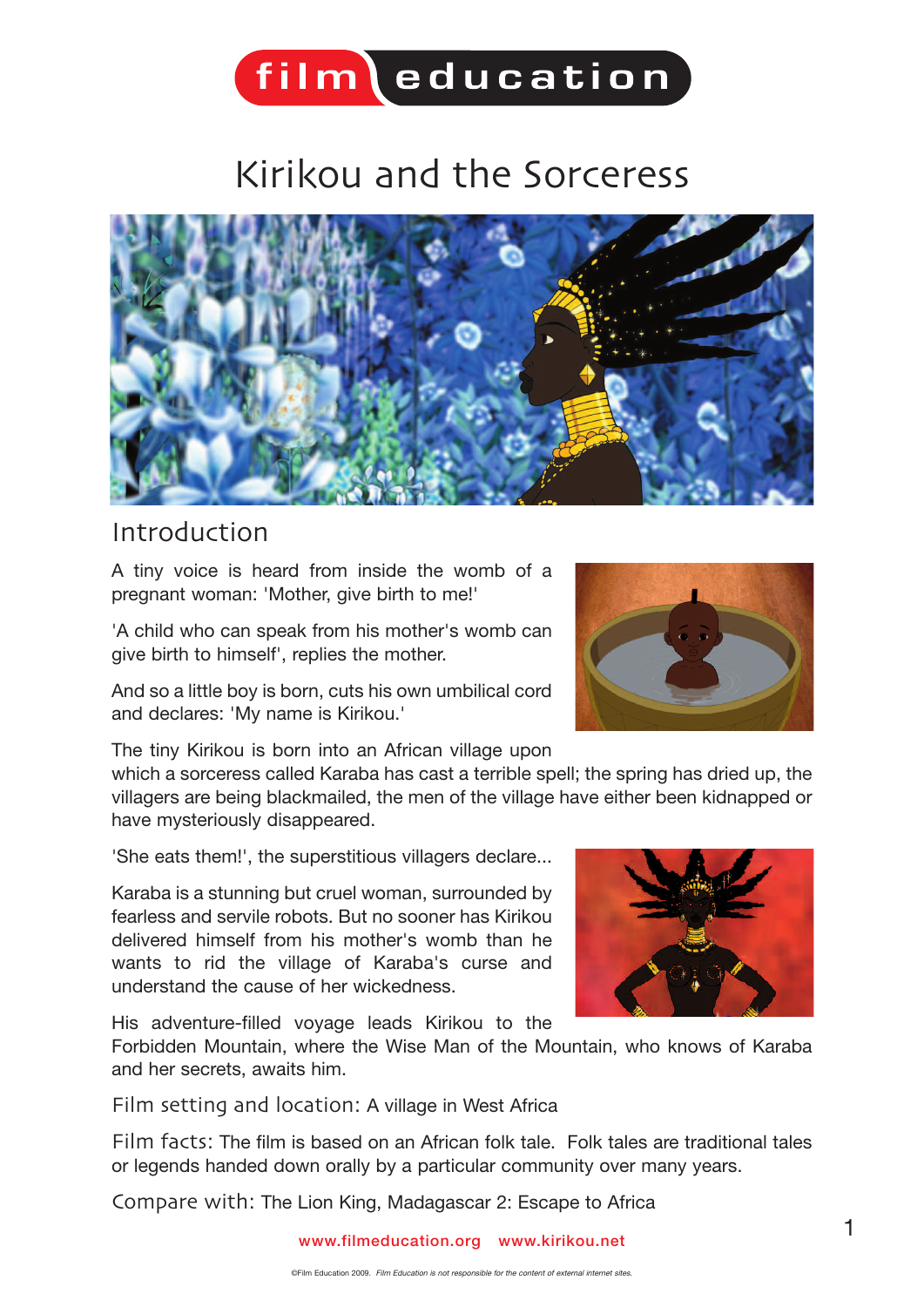### Activities after viewing

The animals shown in the film are those that can be found in Africa including hoopoes, zorils, ground squirrels, wart hogs and snakes.

What animals can you spot in the film? Find out as much as you can about them.

Traditional African musical instruments can be heard in the film including the balafon, ritti, cora, xalam, tokho, sabaar and belon. Using your local library or the internet find out as much as you can about these instruments. Do you have instruments in your school that are similar? Visit the Kirikou website at www.kirikou.net

#### Characters and story elements in myths and legends

The National Literacy Strategy suggests that students in Year 3, Term 2 should study:

- ✦ myths
- $\triangle$  legends
- ✦ fables
- ✦ parables; traditional stories, stories with related performance poetry from different cultures

and suggests the following activities at ages:



9 – to write a story plan for own myth, fable or traditional tale, using story theme from reading but substituting different characters or changing the setting

10 – to write alternative sequels to traditional stories using same characters and settings, identifying typical phrases and expressions from story and using these to help structure the writing

11 – to write new or extended verses for performance based on models of 'performance' and oral poetry read, e.g. rhythms, repetition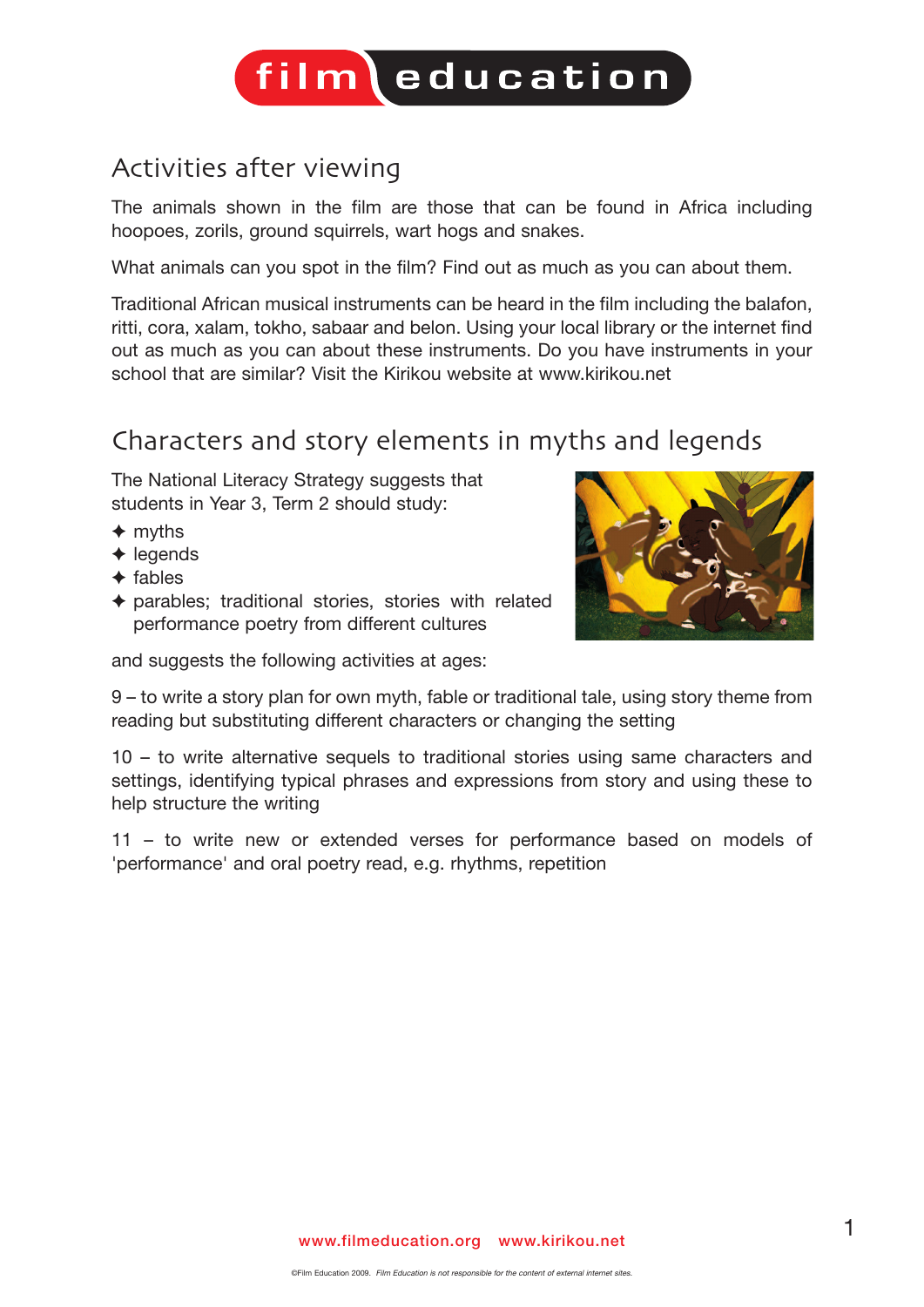## $\int$ film $\int$ education

### What kind of story is Kirikou?

The film is based on story ideas from one or more West African folk tales. These have been orally passed down through the centuries. Historical detail is not essential in African story telling. A story would consist of a village and sorceress with external characters embellishing the story. This kind of story might be told by a griot - a poet, musician and storyteller and the keeper of the oral tradition.

'Myths' and 'legends' refer to very similar kinds of stories - usually about gods or heroes with special powers. Such stories may also be used to explain certain beliefs or events in the distant past. The main difference between the two words is their derivation, 'mythos' from Greek and 'legend' from Latin. The story Kirikou might be related to myths and legends in terms of the boy as the hero and also because his selfless action saved his village. But a more direct relationship to European literature may come via folk tales and fairy tales, both of which are concerned with adventures involving magical powers and struggles between good and evil, usually with some form of moral attached to the narrative resolution. Again, there is little distinction between 'folk tale' and 'fairy tale' in common usage, both having a derivation from North European languages.

For the purposes of this resource, we will use folk tales to represent the tradition of European stories from the oral tradition. We should also consider those tales that originated much earlier but seeped into European culture from Arabia for example, Scheherazade or 'The Arabian Nights' during the eighteenth century

#### Plots

A useful start to learning about folk tales is to think about the similarities between the 'plots' of various stories (the events in the story as presented to the reader). A good source of ideas in this respect comes from the work of Vladimir Propp and his analysis of Russian folk tales. Most begin with a hero figure setting off on some form of 'quest' to find something or someone, or to rescue them from the clutches of an evil force. The hero leaves a community and sets out on a journey. There will be adventures on the way culminating with a confrontation with the evil villain.

After a battle or series of battles the hero triumphs. Often in these stories, the hero is sent on a quest to find something or someone precious, a princess to rescue for example. During the journey the hero will probably be helped by a wise person or 'good' magician who will provide a magic sword or some other kind of protection as the hero will be attacked or 'blocked' by agents of the evil force.

Folk tales also often involve characters in disguise or under a spell that may trick the hero, but in the end the hero will unmask them. Alternatively, the princess herself may be under a spell and disguised or unable to respond to her rescuer unless the spell is broken.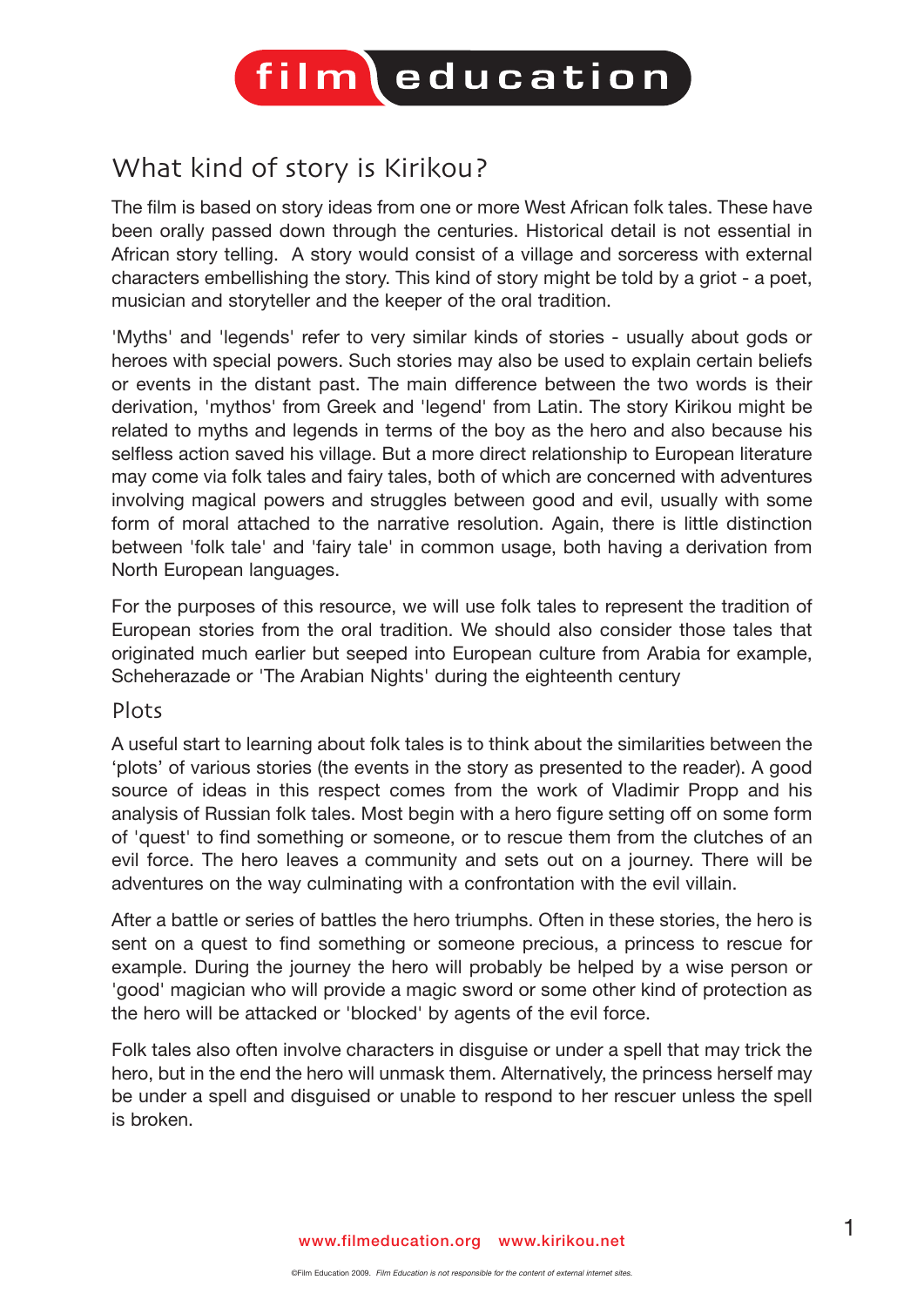#### Journey

The hero's journey is a crucial part of the plot. The journey means that the hero will experience a different environment with the possibility of danger from natural and unusual disasters. There will also be meetings with strangers - human, animal and supernatural. In traditional European stories, journeys usually involve:

- ✦ forests (dark and mysterious)
- ✦ rivers (fast-flowing and treacherous)
- ✦ mountains (to be climbed to gain access to the unknown world on the other side)

Traditional stories come from a time before extensive travel when villagers would be unlikely to leave their own valley making the natural barriers of forest, river and mountain surrounding their village to be quite believable as obstacles to be overcome (as well as having symbolic qualities).

#### Task

Students could think about traditional stories like 'Little Red Riding Hood' and 'Snow White' that involve journeys through a forest and compare them with Kirikou's journey that involves a river and a mountain.

The river nearly drowns the children of the village and the mountain bars the way to the fount of knowledge (Kirikou's grandfather). However it shows how pleasant and bountiful the land around the village might be if it wasn't cursed by Karaba.

Certain aspects of landscape are important in African stories, especially those from West Africa. Lone trees have various functions in an environment where water is scarce and the sun is hot. A tree will normally be the place in the village where the elders sit and discuss important matters under the shade of its branches. A lone tree outside the village might be a place of worship and contemplation, the tree being respected for its ability to live through the drought. A tree also affords a lookout spot for the village's defences and an ambush site from which invaders can be attacked. How many of these different functions are evident in Kirikou?

The big tree in Kirikou's village is a baobab. This is the tree beneath which the old man talks to the children and, significantly, beneath which Karaba and Kirikou stand at the end of the film, asking for acceptance. The baobab is a large tree that survives the climate and it is important in West African culture. It even has its own myth - the gods are supposed to have dropped the tree so that its branches went into the ground and its roots stuck up in the air.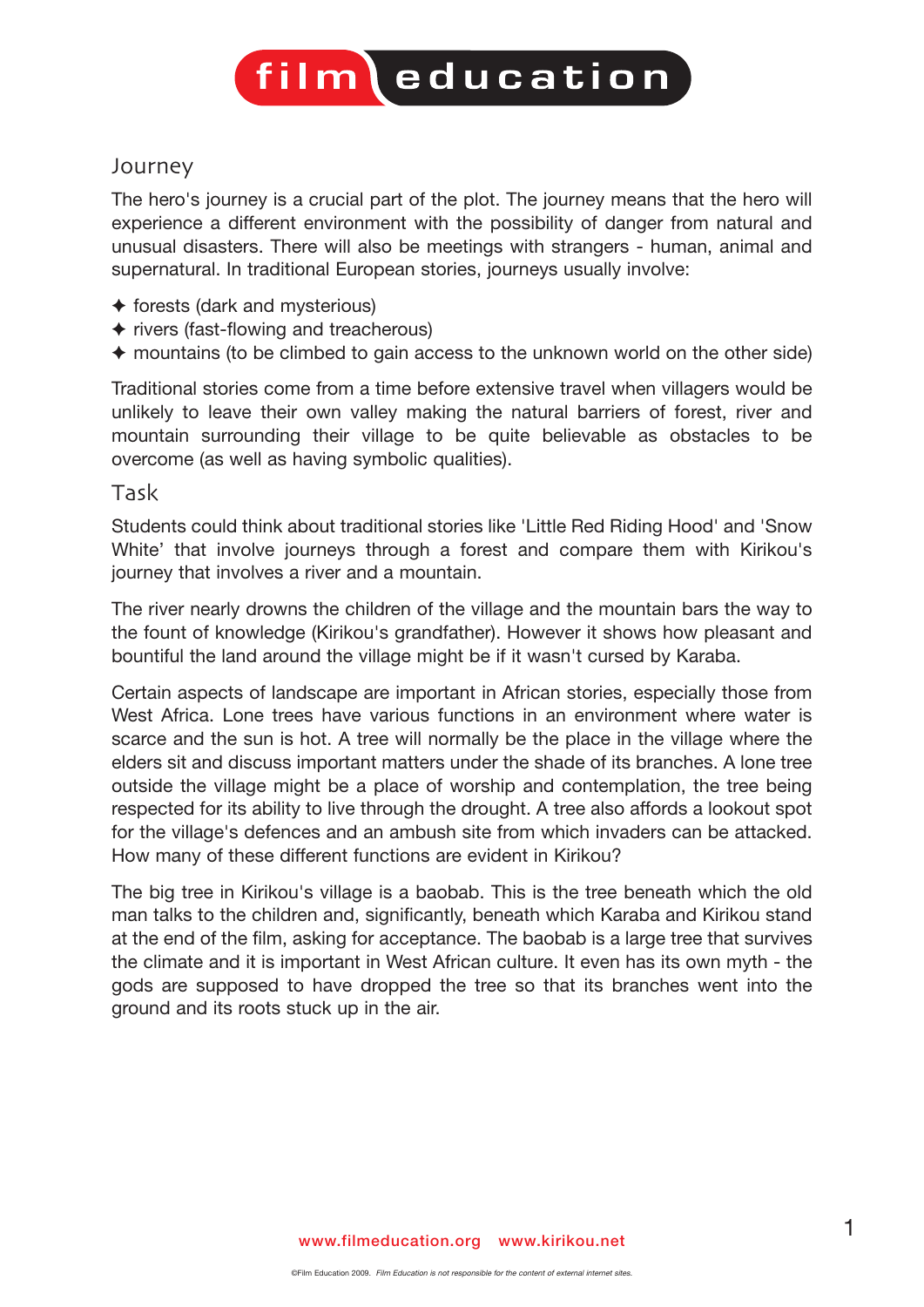#### Puzzles

Folk tales often present the hero with a puzzle to solve in order to progress on her/his journey. This may be a riddle or a signpost that points several ways. A classic puzzle would be a maze of some kind. In the film Kirikou there is an interesting sequence that works a little like a video game when we see Kirikou tunnelling to get under Karaba's lair to reach the forbidden mountain. The depiction of Kirikou's journey looks like the sections used to show tunnels in wildlife films. It is essentially a maze from which Kirikou escapes with the help of the squirrels.

#### The Kiss

Karaba kisses Kirikou and the curse is lifted. He is transformed into a beautiful young man. This scene is clearly echoed in European folk tales in which the kiss also signals the release of a spell e.g. the princess who kisses the frog to restore the prince or the kiss that is required to wake Sleeping Beauty. The kiss in Kirikou may be the director Michel Ocelot's invention in an African context - he has said that he changed the ending of the original story. There are some cultures where a representation of a kiss would not always have been acceptable.

### The Use of Magic

Fetish - this word came into English via the Portuguese who used it for the gods of West Africa. Chambers Dictionary suggests that it is: 'an object believed to procure for its owner the services of a spirit lodged within it; something regarded with an irrational reverence.'

In this case, Karaba has turned the men of the village into her servants and these are the fetishes, which she commands. This story element is common in folk tales in many cultures. Students could suggest other stories or traditions in which the magician/villain has a servant, an object or an animal to act as a helper. The fetish 'character' tends to be extremely effective most of the time, but has a flaw of some kind and may 'turn' on its master.

Possible comparisons might be:

- ✦ brooms which go out of control in the Sorcerer's Apprentice sequence in Disney's Fantasia
- $\triangle$  genie in the lamp in Aladdin
- ✦ vampire's servant in Dracula

The magic door in the termite mound that only opens to admit Kirikou is similar to the entrance to Ali Baba's cave that requires the secret words 'Open sesame'. We might decide that the termite mound, referring to a source of food and a symbol of industriousness, is, like the sesame seed in Arabia, an important part of everyday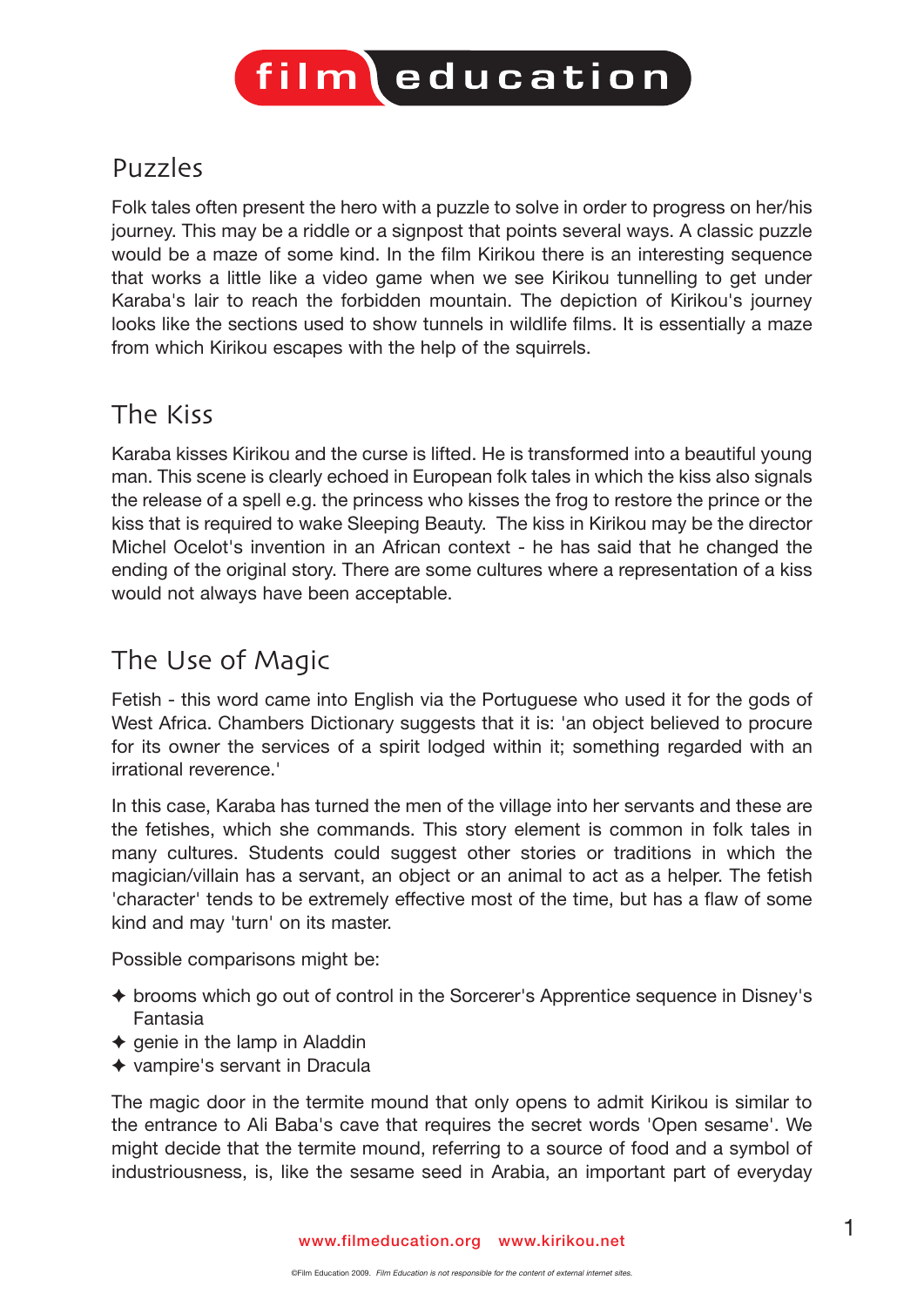local culture. The idea of an obstacle that only the hero can overcome, as the 'chosen one' is central to many myths. In English mythology it occurs in the story of Arthur, the future king who is the only one to draw the sword from the stone and in Robin Hood, who is strong enough to pull the bowstring.

#### Animals and Birds

Folk tales tend to treat animals and birds as characters, able to talk and reason. Animals can also be a threat or act as helpers for the hero.

#### Task

Students could think about which animals appear in Kirikou and what they do to help or hinder Kirikou himself for example:



- $\triangle$  water drinker who blocks the tank
- ✦ skunk-like creature (a 'zoril' or 'zorilla') which attacks Kirikou in the tunnels
- ✦ snake or 'serpent' that works for Karaba
- $\triangleq$  warthog who guards the mountain
- ◆ squirrels who help Kirikou
- $\triangleleft$  toucans in the grandfather's home

They could then think about their own environment and which animals they would chose to include in a story.

### The Wise Man/Woman

As distinct from the magician/wizard, folk tales usually refer to an older member of the community with a long memory and wise words for the hero. In Kirikou there are two older characters. The old man in the village is largely ineffectual because he believes in superstition. Kirikou's grandfather who lives 'on the other side of the mountain' is the genuine article. The contrasting characters might be seen to suggest that being old doesn't mean that you have nothing to offer (traditional respect for age) but on the other hand, being old isn't a guarantee of wisdom. Seniority and wisdom is sometimes signified by headgear and it is noticeable that the old man and Kirikou's grandfather, both wear hats. At the end of the story, Karaba helps Kirikou, in his new guise as a man, to wear a skirt of leaves and a hat, confirming his new status.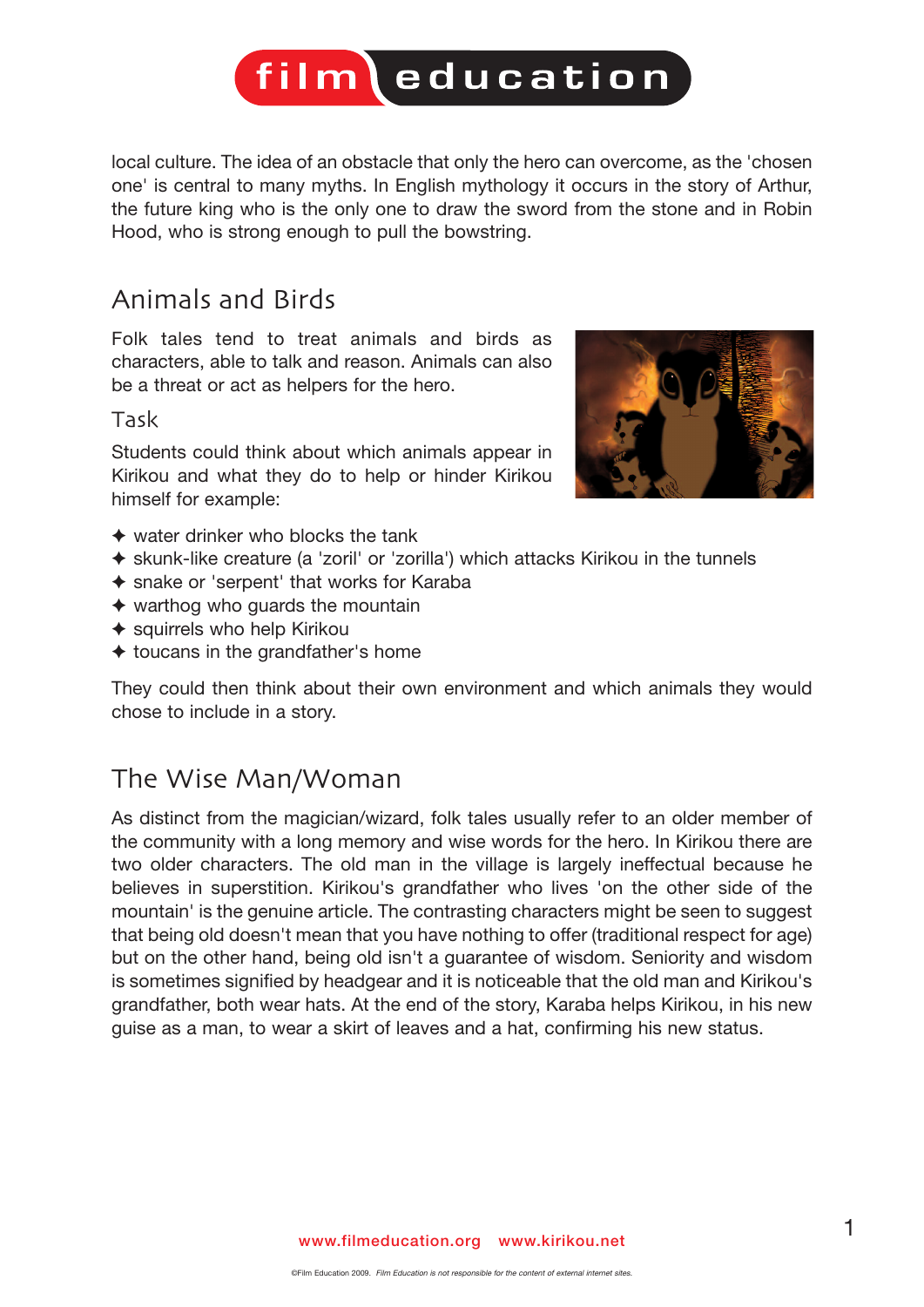### The Moral

Does Kirikou have the moral message associated with folk tales? Certainly the speech that the grandfather delivers is focused on the weakness of the villagers in accepting everything about their current situation when there is a perfectly rational explanation of most events. In response to Kirikou's question about Karaba's likeness for eating human flesh, grandfather says that she likes 'yam in a spicy sauce, just like you'. The triumph of rationality comes about because of Kirikou's selfless devotion to the cause of freeing the village from Karaba's hold and because he never gives up. When grandfather calls Kirikou 'my son', he suggests that his rationality works through Kirikou.

This does sound a little like a 'modern' moral for a traditional tale. How do we square it with the obfuscation surrounding the reasons for Karaba's pain? Does the eventual rehabilitation of Karaba suggest that rationality and liberal values have finally triumphed?

It is hard not to come to the conclusion that Michel Ocelot has changed the moral of the original story. He has said that in the original story, Kirikou killed Karaba:

'The second topic is that one should never fear 'sorcerers' and that you will achieve what you want, not by believing in superstition and lucky charms, but by taking matters into your own hands. My heroes are independent: Kirikou, his mother, his grandfather and Karaba.'

Other themes came naturally too, from very African topics such as the importance of the family and of the group, a certain harmony with the body, to universal topics such as war of the sexes – (the sorceress is a beautiful woman and she fights her battles with men), altruism, shrewdness, forgiveness, time ticking over, love – that between a man and a woman of course - but also that between mother and son, an emotion not dealt with in traditional folk lore.

It shouldn't be forgotten that Ocelot is making a version of Kirikou's story and the story itself may be an amalgam of different stories from the oral tradition. There is no reason why a traditional story should not be updated, but you may feel that this leads to some confusion of value systems. In one sense the story seems very traditional with the male hero effectively 'saving' the princess (i.e. Karaba) from evil. The mystery of Karaba's original crime begs the question of what she did, but the modern sensibility finds the action of the men reprehensible whatever her crime - perhaps they too had been seduced by an evil force?

A solution may be to ask students what they think Karaba had done or what made the men act so cruelly. In terms of the traditional gender roles, there is no reason why students rewriting parts of the story should not write about a girl as a hero and a man as the sorcerer (and the importance of a 'wise woman').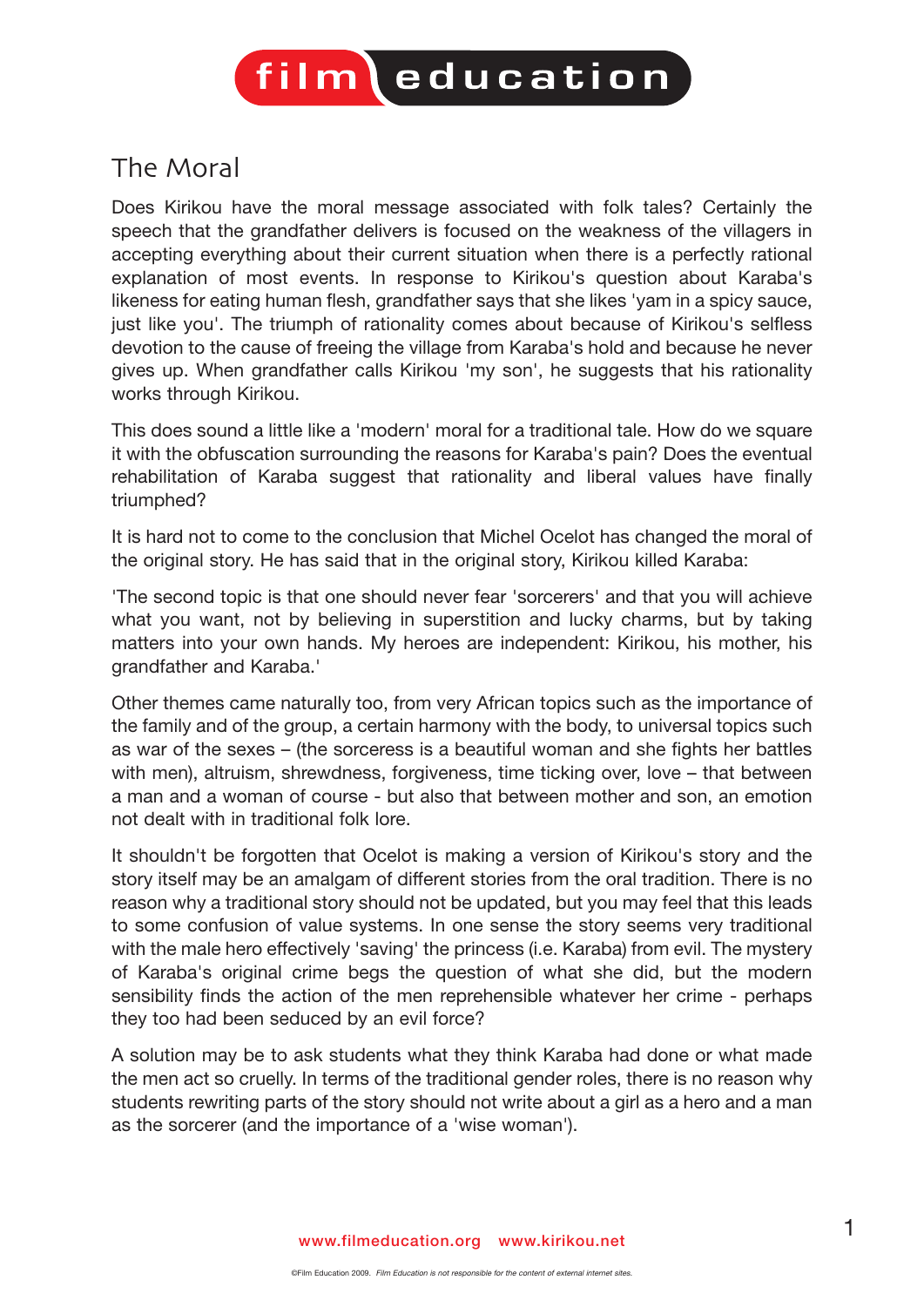### Further Tasks

Three projects in writing, speaking and listening are possible to meet NLS requirements:

Change the ending of the story. Taking the original ending of the story, Kirikou decides that he must kill Karaba to save the village. If he does kill her, what happens next? Are the men restored to the village when she dies, does the land become fertile again? How do the villagers treat Kirikou? (This could be a group discussion).

Using a storyboard, students could devise their own way of presenting a particular scene from the film, drawing characters in the frame and providing dialogue and sound effects.

Students could prepare their own simplified version of the story, set in their own home region about a boy or girl and a magician who terrorises the community. What would the magician do, where would s/he live? The simple story could be written down or told to a small group.



#### Traditional West African Village Culture

The film makes reference to several aspects of traditional African culture.

Baobab: great West African tree with an enormous trunk. In Kirikou, the big tree beneath which the old man talks to the children.

Savannah: this is the general name for the open country of many parts of Africa, characterised by a flat landscape of occasional low trees and bushes.